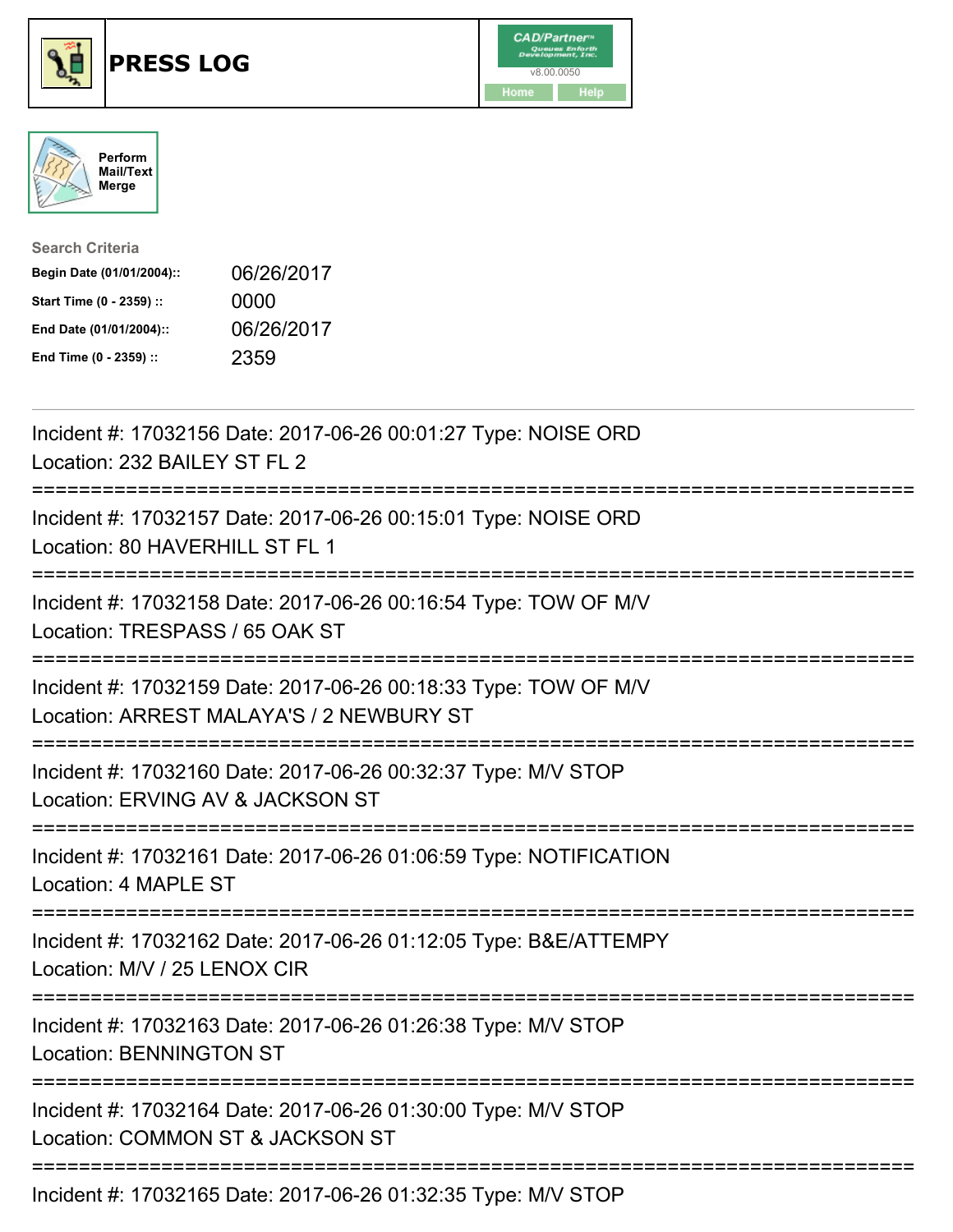| Location: EVERETT ST & ROWE ST                                                                                            |
|---------------------------------------------------------------------------------------------------------------------------|
| Incident #: 17032166 Date: 2017-06-26 01:39:12 Type: M/V STOP<br>Location: 619 ESSEX ST                                   |
| Incident #: 17032167 Date: 2017-06-26 01:41:03 Type: M/V STOP<br>Location: FERRY ST & PROSPECT ST                         |
| Incident #: 17032168 Date: 2017-06-26 01:44:32 Type: NOISE ORD<br>Location: 103 HAWTHORNE WAY #222                        |
| Incident #: 17032169 Date: 2017-06-26 01:52:17 Type: FIGHT<br>Location: ARREST / 7-11 / 370 BROADWAY                      |
| Incident #: 17032170 Date: 2017-06-26 02:01:02 Type: ALARMS<br>Location: BREAK/LEONARD SCHOOL / 60 ALLEN ST               |
| =================<br>Incident #: 17032171 Date: 2017-06-26 02:05:12 Type: STOL/MV/PAS<br>Location: APPLETON WY & ESSEX ST |
| Incident #: 17032172 Date: 2017-06-26 02:07:35 Type: M/V STOP<br>Location: HAVERHILL ST & IRENE ST                        |
| Incident #: 17032173 Date: 2017-06-26 02:30:40 Type: M/V STOP<br>Location: COMMON                                         |
| Incident #: 17032174 Date: 2017-06-26 02:31:38 Type: M/V STOP<br>Location: S UNION ST & WINTHROP AV                       |
| Incident #: 17032175 Date: 2017-06-26 02:52:22 Type: M/V STOP<br>Location: CLADDAGH PUB / 399 CANAL ST                    |
| Incident #: 17032176 Date: 2017-06-26 03:48:15 Type: M/V STOP<br>Location: E HAVERHILL ST & FERRY ST                      |
| Incident #: 17032177 Date: 2017-06-26 03:54:25 Type: ALARMS<br>Location: CAP / 7 BROADWAY                                 |
| Incident #: 17032178 Date: 2017-06-26 04:30:45 Type: M/V STOP<br>Location: MANCHESTER & MAY                               |
| Incident #: 17032179 Date: 2017-06-26 05:32:23 Type: MV/BLOCKING                                                          |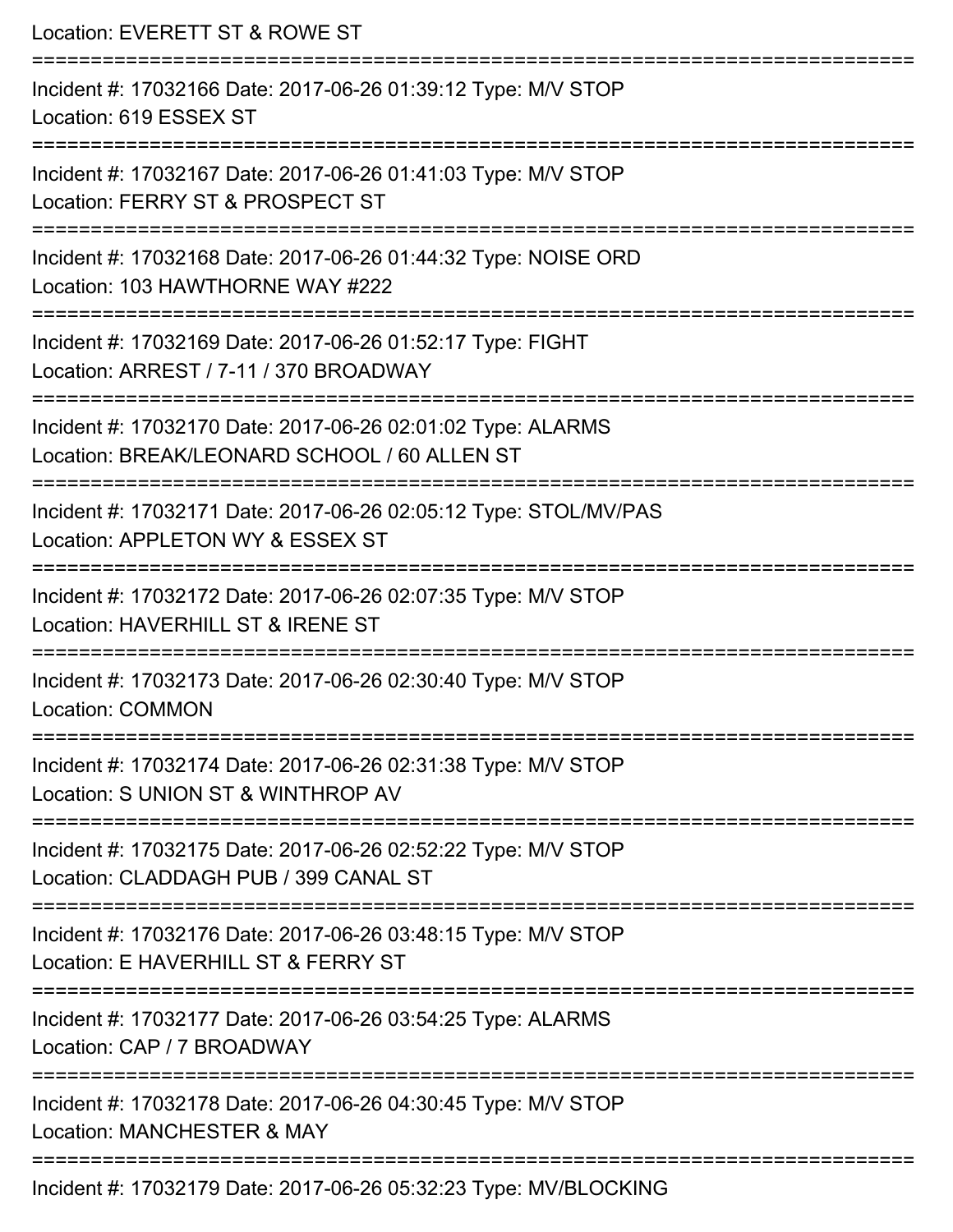| Incident #: 17032180 Date: 2017-06-26 05:39:27 Type: ALARMS<br>Location: INTERNATIONAL INSTITUTE / 125 AMESBURY ST |
|--------------------------------------------------------------------------------------------------------------------|
| Incident #: 17032181 Date: 2017-06-26 05:40:22 Type: AUTO ACC/PI<br>Location: ERVING AV & JACKSON ST               |
| Incident #: 17032182 Date: 2017-06-26 06:03:21 Type: M/V STOP<br>Location: 25 MARSTON ST                           |
| Incident #: 17032183 Date: 2017-06-26 06:09:56 Type: M/V STOP<br>Location: EVERETT ST & ROWE ST                    |
| Incident #: 17032184 Date: 2017-06-26 06:56:06 Type: M/V STOP<br>Location: NEWTON ST & SALEM ST                    |
| Incident #: 17032185 Date: 2017-06-26 07:00:36 Type: PARK & WALK<br>Location: 0 BROADWAY                           |
| Incident #: 17032186 Date: 2017-06-26 07:12:09 Type: AUTO ACC/NO PI<br>Location: 1 PLATT CT                        |
| Incident #: 17032187 Date: 2017-06-26 07:19:49 Type: TRANSPORT<br>Location: LOWELL JUVY                            |
| Incident #: 17032189 Date: 2017-06-26 07:25:29 Type: CLOSE STREET<br>Location: BUTLER & LOWELL                     |
| Incident #: 17032188 Date: 2017-06-26 07:25:48 Type: TRESPASSING<br>Location: 244 MT VERNON ST                     |
| Incident #: 17032190 Date: 2017-06-26 07:26:58 Type: DISORDERLY<br>Location: CUMBERLAND FARMS / 320 S BROADWAY     |
| Incident #: 17032191 Date: 2017-06-26 07:36:47 Type: INVEST CONT<br>Location: 25 LENOX CIR                         |
| Incident #: 17032192 Date: 2017-06-26 07:53:20 Type: ALARMS<br>Location: 28 GARFIELD ST                            |
| Incident #: 17032193 Date: 2017-06-26 08:05:57 Type: AUTO ACC/NO PI                                                |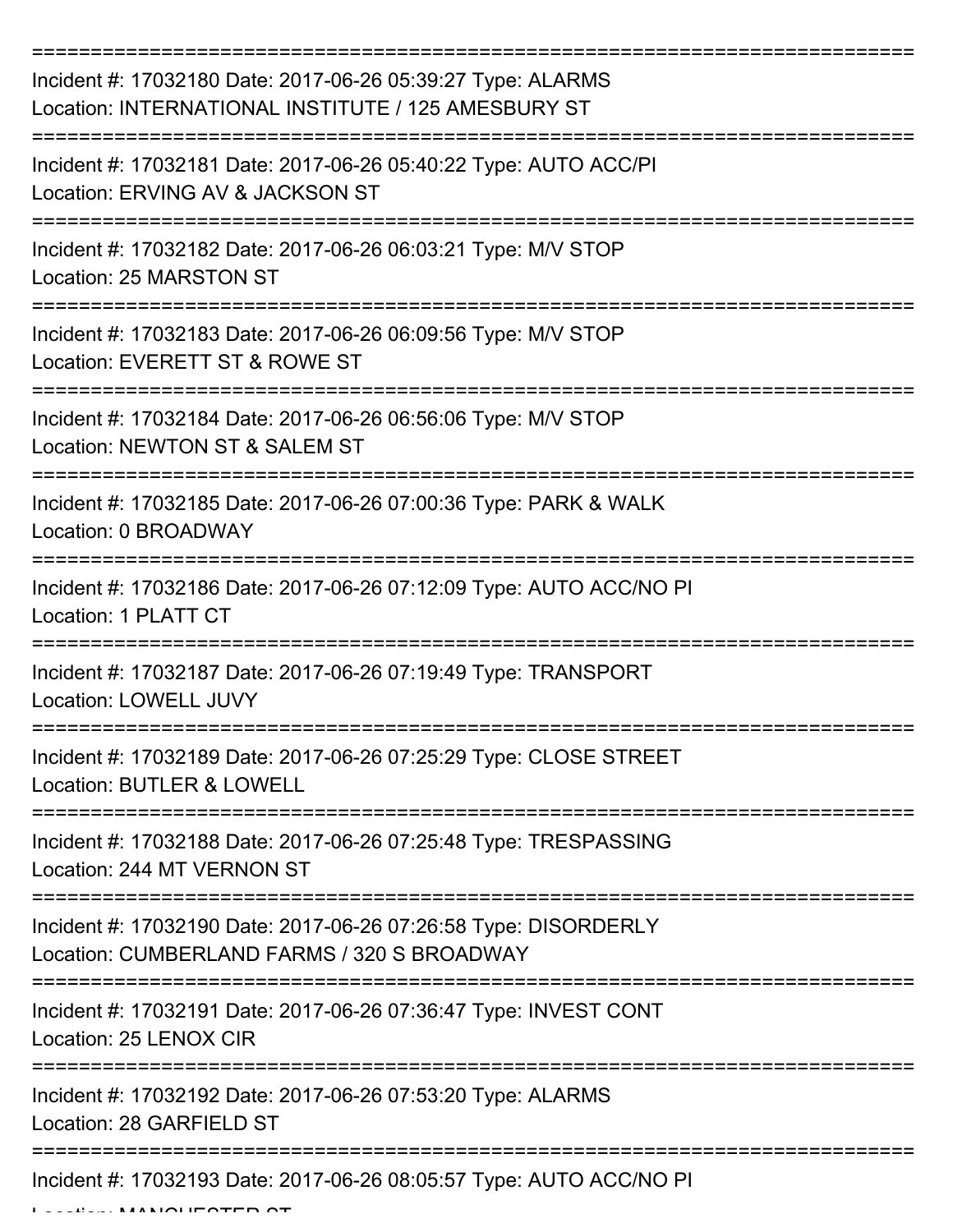| Incident #: 17032194 Date: 2017-06-26 08:15:46 Type: STA RELIEF<br>Location: LPD / 90 LOWELL ST                     |
|---------------------------------------------------------------------------------------------------------------------|
| Incident #: 17032195 Date: 2017-06-26 08:19:14 Type: DOMESTIC/PROG<br>Location: 9 KATHERINE ST                      |
| Incident #: 17032196 Date: 2017-06-26 08:25:45 Type: B&E/PAST<br>Location: ST MARY'S CEMETARY GARAGE / 29 BARKER ST |
| Incident #: 17032197 Date: 2017-06-26 08:31:49 Type: CK WELL BEING<br>Location: CROSS ST & HAMPSHIRE ST             |
| Incident #: 17032198 Date: 2017-06-26 08:35:28 Type: AUTO ACC/NO PI<br>Location: 226 WINTHROP AV                    |
| Incident #: 17032199 Date: 2017-06-26 08:48:18 Type: ALARMS<br>Location: GANGE RESD. / 181 FERRY ST                 |
| Incident #: 17032200 Date: 2017-06-26 09:16:31 Type: INVESTIGATION<br><b>Location: SPRINGFIELD ST</b>               |
| Incident #: 17032201 Date: 2017-06-26 09:18:19 Type: SHOPLIFTING<br>Location: MARSHALLS / 73 WINTHROP AV            |
| Incident #: 17032202 Date: 2017-06-26 09:29:57 Type: SEX OFFENDER<br>Location: 90 LOWELL ST                         |
| Incident #: 17032203 Date: 2017-06-26 09:33:39 Type: PARK & WALK<br>Location: 0 BROADWAY                            |
| Incident #: 17032204 Date: 2017-06-26 09:41:45 Type: AUTO ACC/NO PI<br>Location: S UNION ST & HERITAGE PLACE LOT    |
| Incident #: 17032205 Date: 2017-06-26 09:49:19 Type: HIT & RUN M/V<br>Location: 279 PROSPECT ST                     |
| Incident #: 17032206 Date: 2017-06-26 10:04:56 Type: MEDIC SUPPORT<br>Location: 21 EASTON ST                        |
| Incident #: 17032207 Date: 2017-06-26 10:09:20 Type: E911 HANGUP                                                    |

Location: LLC DEALTY / 525 ESSEY ST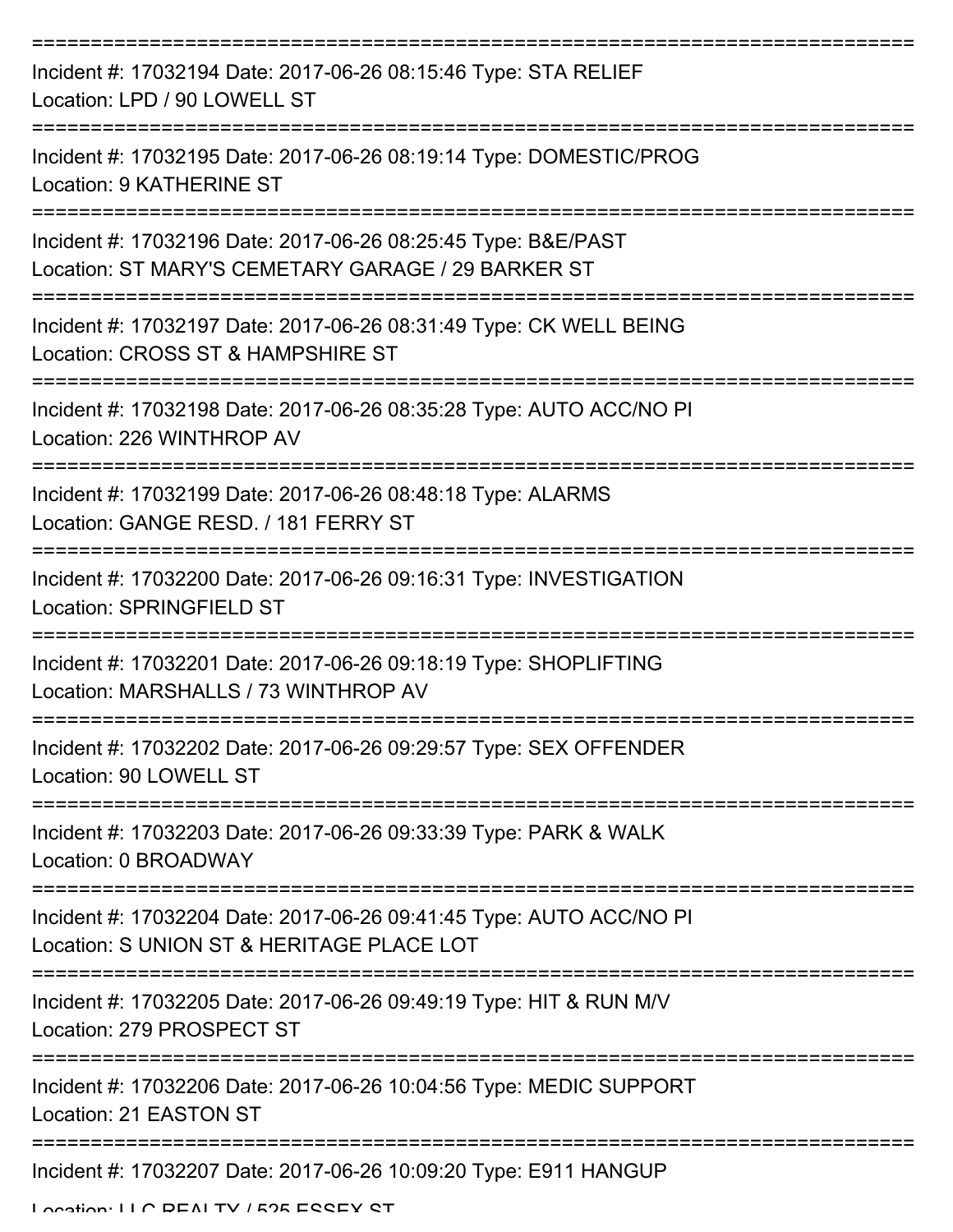| Incident #: 17032208 Date: 2017-06-26 10:10:05 Type: PARK & WALK<br>Location: 0 BROADWAY                  |
|-----------------------------------------------------------------------------------------------------------|
| Incident #: 17032209 Date: 2017-06-26 10:11:35 Type: RECOV/STOL/MV<br>Location: 4 MAPLE ST                |
| Incident #: 17032210 Date: 2017-06-26 10:20:57 Type: MAN DOWN<br>Location: BEAUTY SALON / 211 S UNION ST  |
| Incident #: 17032211 Date: 2017-06-26 10:31:14 Type: MISSING PERS<br>Location: 33 RHINE ST #1             |
| Incident #: 17032212 Date: 2017-06-26 10:49:04 Type: MAN DOWN<br>Location: 109 SPRUCE ST                  |
| Incident #: 17032213 Date: 2017-06-26 10:50:10 Type: UNKNOWN PROB<br>Location: 68 DURSO AV                |
| Incident #: 17032214 Date: 2017-06-26 10:59:30 Type: MAL DAMAGE<br>Location: 610 S UNION ST               |
| Incident #: 17032215 Date: 2017-06-26 11:04:11 Type: AUTO ACC/NO PI<br>Location: BOXFORD ST & S UNION ST  |
| Incident #: 17032216 Date: 2017-06-26 11:07:18 Type: DISTURBANCE<br>Location: MONROE OIL / 99 WINTHROP AV |
| Incident #: 17032217 Date: 2017-06-26 11:23:34 Type: M/V STOP<br>Location: 54 MEDFORD ST                  |
| Incident #: 17032218 Date: 2017-06-26 11:32:05 Type: INVEST CONT<br>Location: 108 NEWBURY ST              |
| Incident #: 17032219 Date: 2017-06-26 11:43:31 Type: M/V STOP<br>Location: 474RJ7 / 42 HANCOCK ST         |
| Incident #: 17032220 Date: 2017-06-26 12:11:56 Type: 209A/SERVE<br>Location: 24 HILLSIDE AV               |
| Incident #: 17032221 Date: 2017-06-26 12:14:18 Type: AUTO ACC/NO PI<br><b>Location: 283 MERRIMACK ST</b>  |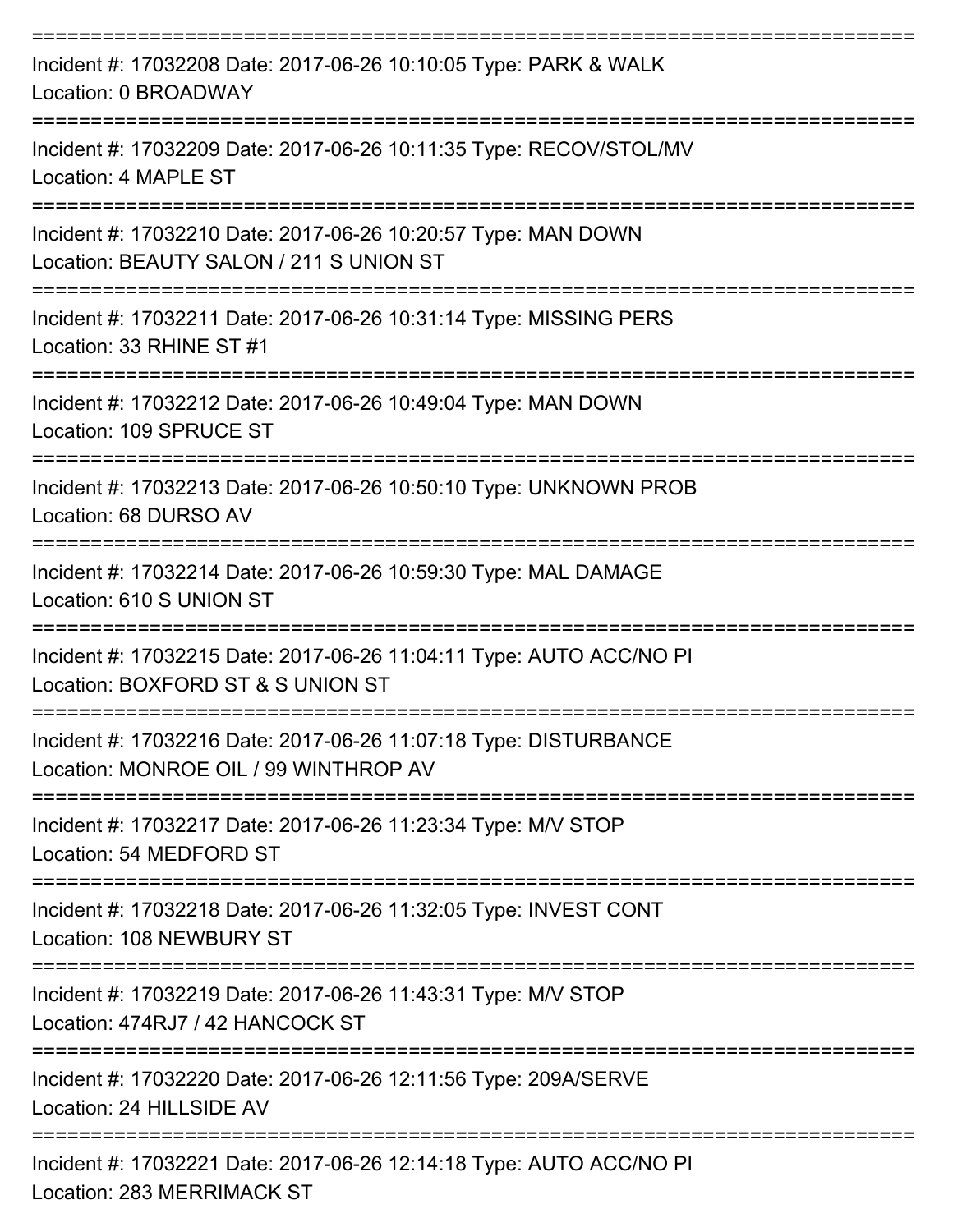| Incident #: 17032222 Date: 2017-06-26 12:18:26 Type: TOW OF M/V<br><b>Location: CURRANT HILL RD</b>                                                                     |
|-------------------------------------------------------------------------------------------------------------------------------------------------------------------------|
| =============================<br>Incident #: 17032223 Date: 2017-06-26 12:21:46 Type: 209A/SERVE<br>Location: 405 HAVERHILL ST                                          |
| Incident #: 17032224 Date: 2017-06-26 12:22:32 Type: SEX OFFENDER<br>Location: 90 LOWELL ST<br>===================                                                      |
| ================================<br>Incident #: 17032225 Date: 2017-06-26 12:29:52 Type: ALARM/HOLD<br>Location: BANK OF AMERICA / 257 ESSEX ST<br>==================== |
| Incident #: 17032226 Date: 2017-06-26 12:34:44 Type: 209A/SERVE<br>Location: 45 CEDAR ST                                                                                |
| Incident #: 17032227 Date: 2017-06-26 12:52:17 Type: 209A/SERVE<br>Location: 48 UNION ST                                                                                |
| Incident #: 17032228 Date: 2017-06-26 12:57:01 Type: CLOSE STREET<br>Location: BENNINGTON ST & LAWRENCE ST                                                              |
| Incident #: 17032229 Date: 2017-06-26 13:00:31 Type: M/V STOP<br>Location: 18 COOLIDGE ST                                                                               |
| Incident #: 17032230 Date: 2017-06-26 13:09:24 Type: 209A/SERVE<br>Location: 10 EXETER ST                                                                               |
| Incident #: 17032231 Date: 2017-06-26 13:12:41 Type: M/V STOP<br>Location: FRANKLIN ST & LOWELL ST                                                                      |
| Incident #: 17032232 Date: 2017-06-26 13:20:02 Type: KEEP PEACE<br>Location: 229 WALNUT ST #1                                                                           |
| Incident #: 17032233 Date: 2017-06-26 13:22:51 Type: M/V STOP<br>Location: 276 HAVERHILL ST                                                                             |
| Incident #: 17032234 Date: 2017-06-26 13:27:56 Type: SUS PERS/MV<br>Location: BAILEY ST & OSGOOD ST                                                                     |
| Incident #: 17032235 Date: 2017-06-26 13:35:54 Type: ALARM/BURG<br>Location: 6 GREEN ST                                                                                 |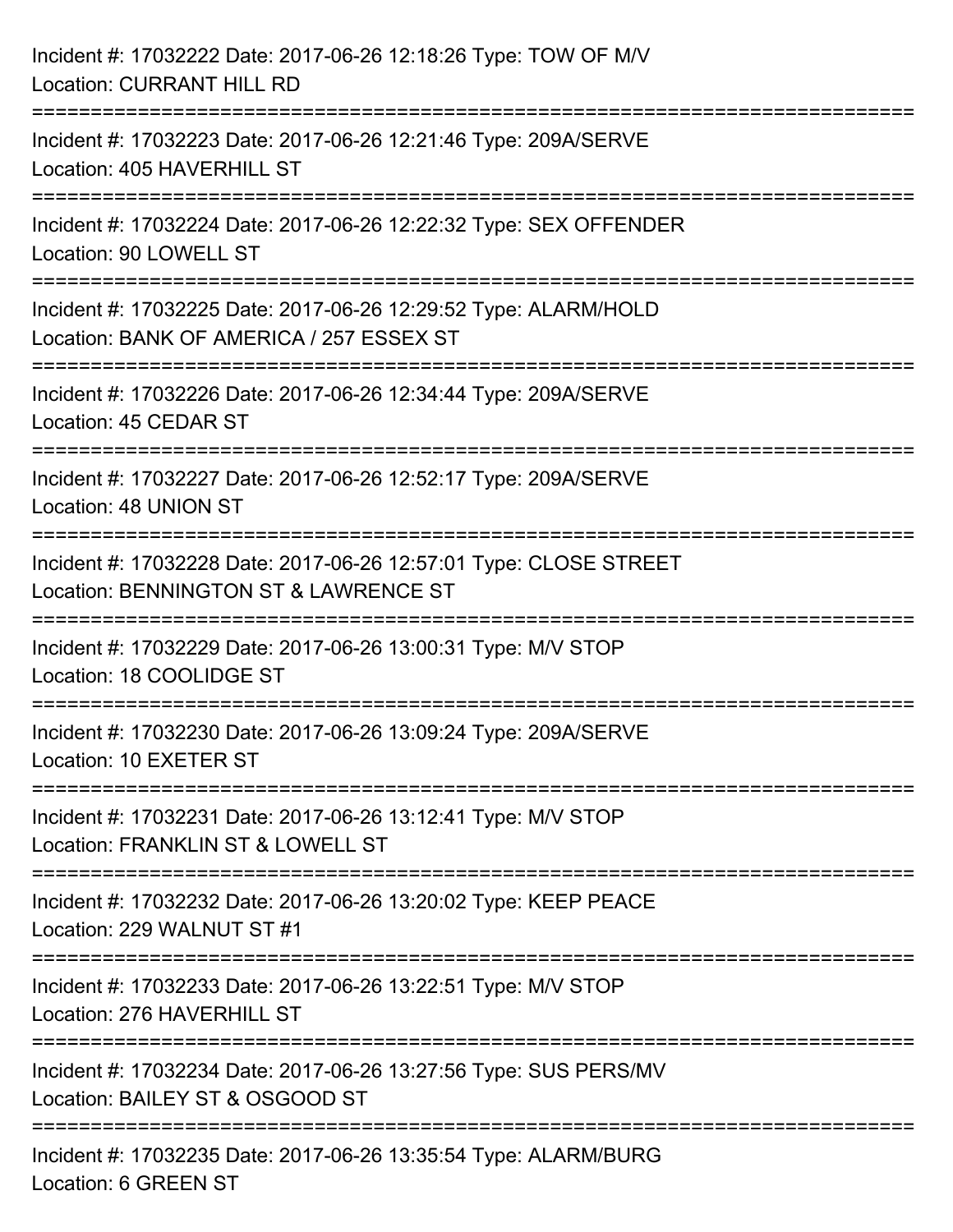| Incident #: 17032236 Date: 2017-06-26 13:37:48 Type: LARCENY/PAST<br>Location: DPW / null               |
|---------------------------------------------------------------------------------------------------------|
| Incident #: 17032237 Date: 2017-06-26 13:42:03 Type: CK WELL BEING<br>Location: 10 WOODLAND ST FL 2NDFL |
| Incident #: 17032239 Date: 2017-06-26 13:54:29 Type: SUS PERS/MV<br>Location: 329 HIGH ST               |
| Incident #: 17032238 Date: 2017-06-26 13:54:31 Type: DOMESTIC/PAST<br>Location: 144 JACKSON ST FL 2NDFL |
| Incident #: 17032240 Date: 2017-06-26 13:55:18 Type: HARASSMENT<br>Location: 128 BOWDOIN ST #A          |
| Incident #: 17032241 Date: 2017-06-26 14:12:11 Type: M/V STOP<br><b>Location: BELKNAP</b>               |
| Incident #: 17032242 Date: 2017-06-26 14:12:37 Type: AUTO ACC/NO PI<br>Location: OAK ST                 |
| Incident #: 17032243 Date: 2017-06-26 14:30:29 Type: VIO CITY ORD<br>Location: 185 NEWBURY ST           |
| Incident #: 17032244 Date: 2017-06-26 15:14:18 Type: AUTO ACC/NO PI<br>Location: 100 S BROADWAY         |
| Incident #: 17032245 Date: 2017-06-26 15:16:45 Type: AUTO ACC/NO PI<br>Location: 220 PHILLIPS ST        |
| Incident #: 17032246 Date: 2017-06-26 15:17:51 Type: WARRANT SERVE<br>Location: BROADWAY & CANAL ST     |
| Incident #: 17032247 Date: 2017-06-26 15:20:10 Type: KEEP PEACE<br>Location: 109 UNION ST               |
| Incident #: 17032248 Date: 2017-06-26 15:21:08 Type: DISTURBANCE<br>Location: 119 WEARE ST              |
| Incident #: 17032249 Date: 2017-06-26 15:23:03 Type: A&B PAST<br>Location: AMESBURY ST & LEBANON ST     |

===========================================================================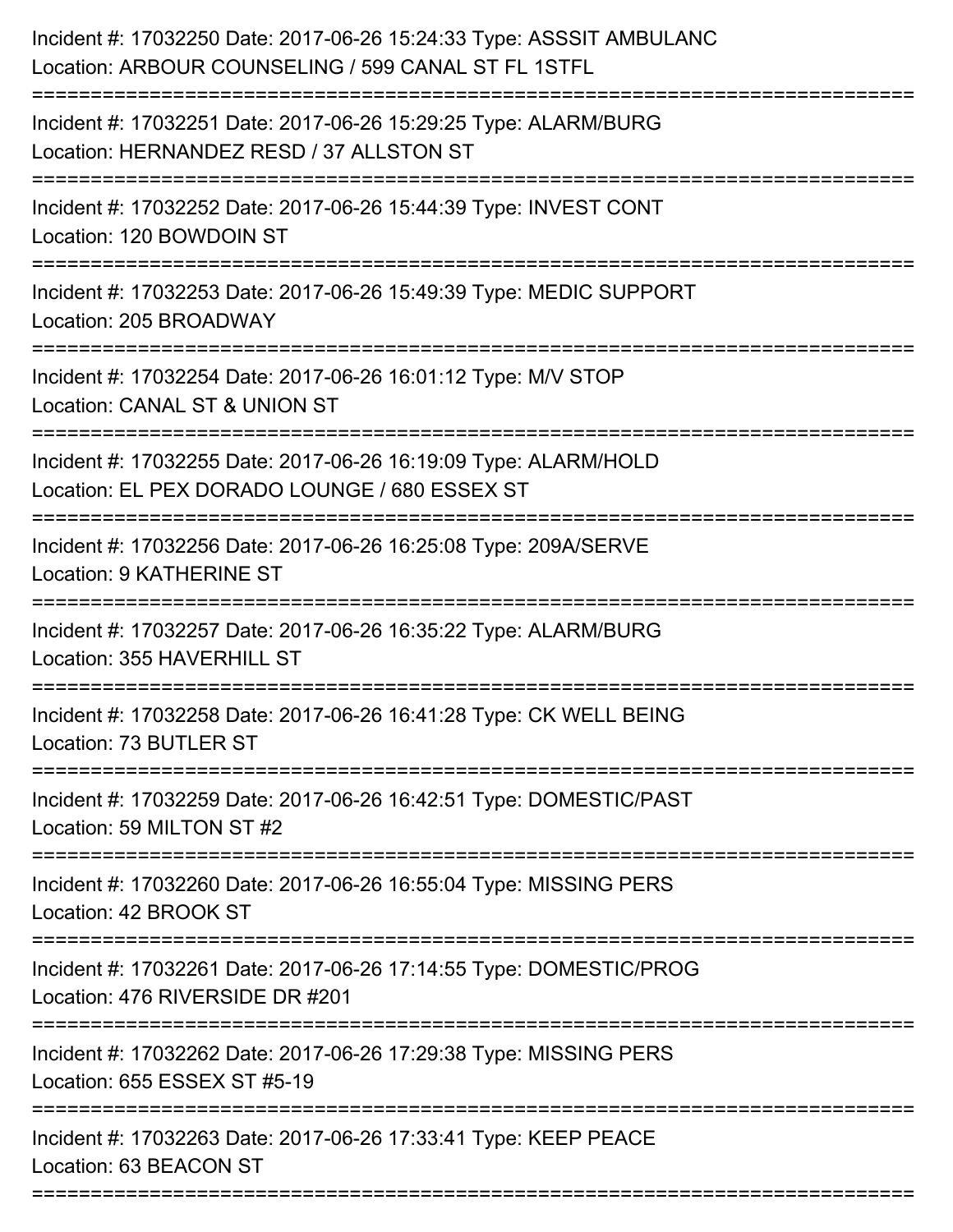Location: 42 BROOK ST

| Incident #: 17032265 Date: 2017-06-26 17:46:22 Type: UNKNOWN PROB<br>Location: CANAL ST & FRANKLIN ST                  |
|------------------------------------------------------------------------------------------------------------------------|
| Incident #: 17032266 Date: 2017-06-26 17:53:55 Type: DOMESTIC/PAST<br>Location: 81 BROOKFIELD ST                       |
| Incident #: 17032267 Date: 2017-06-26 18:01:31 Type: M/V STOP<br>Location: ANDOVER ST & BEACON ST                      |
| Incident #: 17032268 Date: 2017-06-26 18:03:33 Type: SUS PERS/MV<br>Location: 2 CRESCENT ST                            |
| ==================<br>Incident #: 17032269 Date: 2017-06-26 18:08:42 Type: INVEST CONT<br>Location: 64 HANCOCK ST FL 2 |
| Incident #: 17032270 Date: 2017-06-26 18:09:30 Type: INVEST CONT<br>Location: 631 ESSEX ST                             |
| Incident #: 17032271 Date: 2017-06-26 18:23:45 Type: SUS PERS/MV<br>Location: 7 CRESTSHIRE DR                          |
| Incident #: 17032272 Date: 2017-06-26 18:27:08 Type: LARCENY/PAST<br>Location: 107 S UNION ST                          |
| Incident #: 17032273 Date: 2017-06-26 18:35:40 Type: 911 HANG UP<br>Location: US FEDERAL COURT / 499 ESSEX ST          |
| Incident #: 17032274 Date: 2017-06-26 18:39:06 Type: MEDIC SUPPORT<br>Location: 800 ESSEX ST FL 2                      |
| Incident #: 17032275 Date: 2017-06-26 18:40:08 Type: HIT & RUN M/V<br>Location: 621 ANDOVER ST                         |
| Incident #: 17032276 Date: 2017-06-26 18:53:59 Type: M/V STOP<br>Location: MERRIMACK ST & S UNION ST                   |
| Incident #: 17032277 Date: 2017-06-26 18:58:23 Type: M/V STOP<br>Location: MERRIMACK ST & S UNION ST                   |
|                                                                                                                        |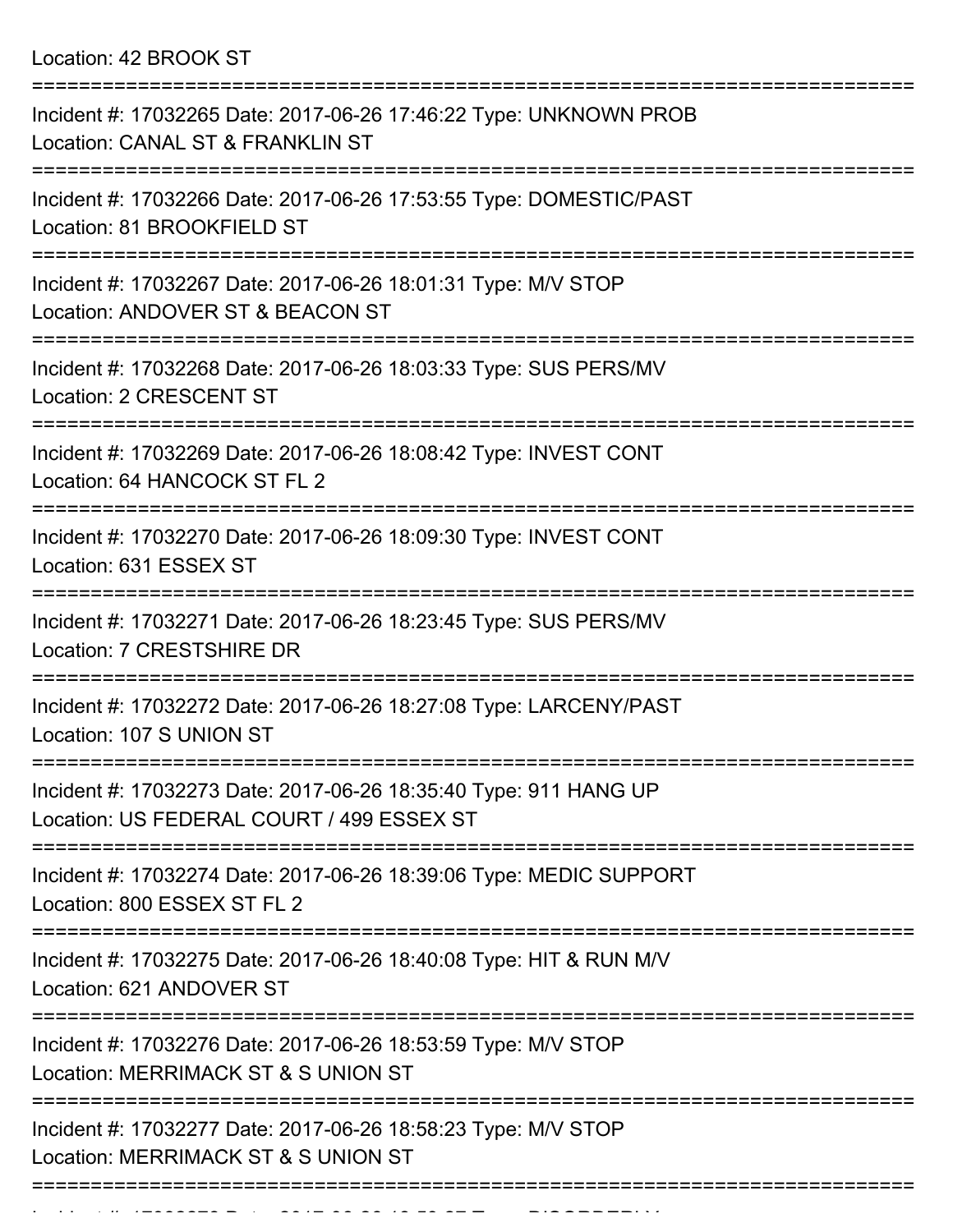Location: MARKET ST & PARKER ST =========================================================================== Incident #: 17032279 Date: 2017-06-26 19:01:19 Type: CK WELL BEING Location: 211 MERRIMACK ST =========================================================================== Incident #: 17032280 Date: 2017-06-26 19:10:42 Type: UNKNOWN PROB Location: 431 LOWELL ST =========================================================================== Incident #: 17032281 Date: 2017-06-26 19:17:44 Type: GENERAL SERV Location: 100 DORCHESTER ST FL 3 =========================================================================== Incident #: 17032282 Date: 2017-06-26 19:25:05 Type: M/V STOP Location: FERRY ST & SAXONIA AV =========================================================================== Incident #: 17032283 Date: 2017-06-26 19:26:11 Type: KEEP PEACE Location: 679 ESSEX ST =========================================================================== Incident #: 17032284 Date: 2017-06-26 19:29:38 Type: SUS PERS/MV Location: 89 SUNSET AV =========================================================================== Incident #: 17032285 Date: 2017-06-26 19:33:06 Type: DISTURBANCE Location: 454 HOWARD ST =========================================================================== Incident #: 17032286 Date: 2017-06-26 19:35:17 Type: SUICIDE ATTEMPT Location: 12 METHUEN ST =========================================================================== Incident #: 17032287 Date: 2017-06-26 19:56:50 Type: ALARM/BURG Location: MINASIAN LAW OFFICE / 127 S BROADWAY =========================================================================== Incident #: 17032288 Date: 2017-06-26 20:01:55 Type: DOMESTIC/PROG Location: 570 HAVERHILL ST =========================================================================== Incident #: 17032289 Date: 2017-06-26 20:05:29 Type: MAN DOWN Location: COMMON ST & HAMPSHIRE ST =========================================================================== Incident #: 17032290 Date: 2017-06-26 20:40:28 Type: NOISE ORD Location: EVERETT ST & ROWE ST =========================================================================== Incident #: 17032291 Date: 2017-06-26 20:45:05 Type: THREATS Location: 25 SHERIDAN ST

===========================================================================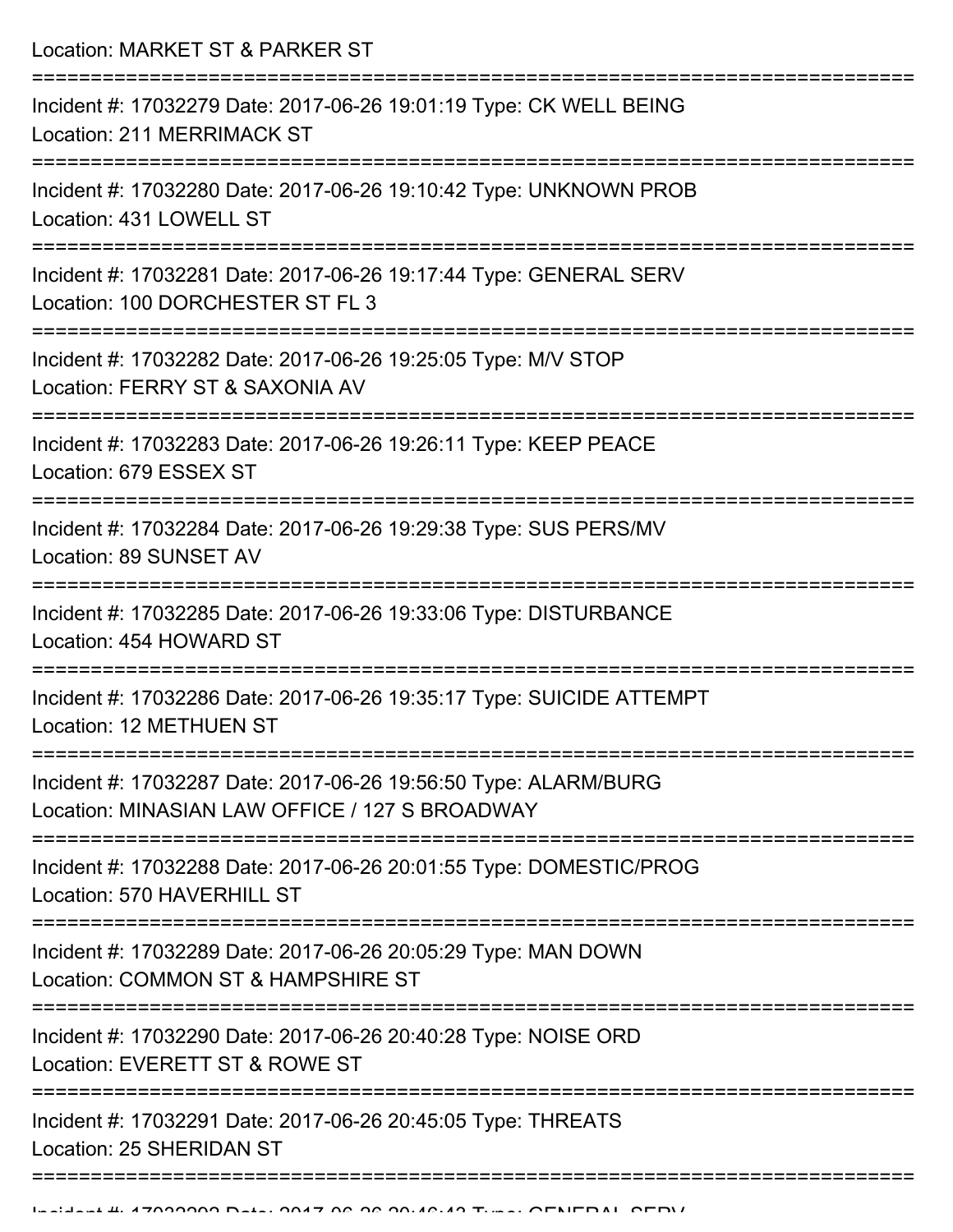| Location: 134 WILLOW ST                                                                                                   |
|---------------------------------------------------------------------------------------------------------------------------|
| Incident #: 17032293 Date: 2017-06-26 20:56:46 Type: INVEST CONT<br>Location: 97 ORCHARD ST                               |
| Incident #: 17032294 Date: 2017-06-26 20:58:45 Type: NOISE ORD<br>Location: 68 BROOK ST                                   |
| Incident #: 17032295 Date: 2017-06-26 21:33:51 Type: DISORDERLY<br>Location: 41 CHICKERING ST                             |
| Incident #: 17032296 Date: 2017-06-26 21:35:16 Type: M/V STOP<br>Location: E HAVERHILL ST & ROLLINS ST                    |
| Incident #: 17032297 Date: 2017-06-26 21:38:11 Type: TOW OF M/V<br>Location: 6 INMAN ST                                   |
| Incident #: 17032298 Date: 2017-06-26 21:42:55 Type: MISSING PERS<br>Location: 59 BROOK ST<br>===================         |
| Incident #: 17032299 Date: 2017-06-26 21:43:53 Type: DISORDERLY<br>Location: 51 OSGOOD ST                                 |
| Incident #: 17032300 Date: 2017-06-26 21:45:16 Type: WIRE DOWN<br>Location: 25 WENDELL ST                                 |
| Incident #: 17032301 Date: 2017-06-26 22:03:24 Type: ALARM/BURG<br>Location: TACOS LUPITA / 505 BROADWAY                  |
| Incident #: 17032302 Date: 2017-06-26 22:17:00 Type: STOL/MV/PAS<br>Location: 21 SPRINGFIELD ST                           |
| Incident #: 17032303 Date: 2017-06-26 22:21:48 Type: GENERAL SERV<br>Location: 360 BROADWAY                               |
| Incident #: 17032304 Date: 2017-06-26 22:40:24 Type: TRESPASSING<br>Location: GEISLER STATE POOL / 50 HIGH ST             |
| Incident #: 17032305 Date: 2017-06-26 22:45:32 Type: DOMESTIC/PROG<br>Location: LAWRENCE BOYS + GIRLS CLUB / 136 WATER ST |
|                                                                                                                           |

Incident #: 17032306 Date: 2017-06-26 22:51:03 Type: GENERAL SERV